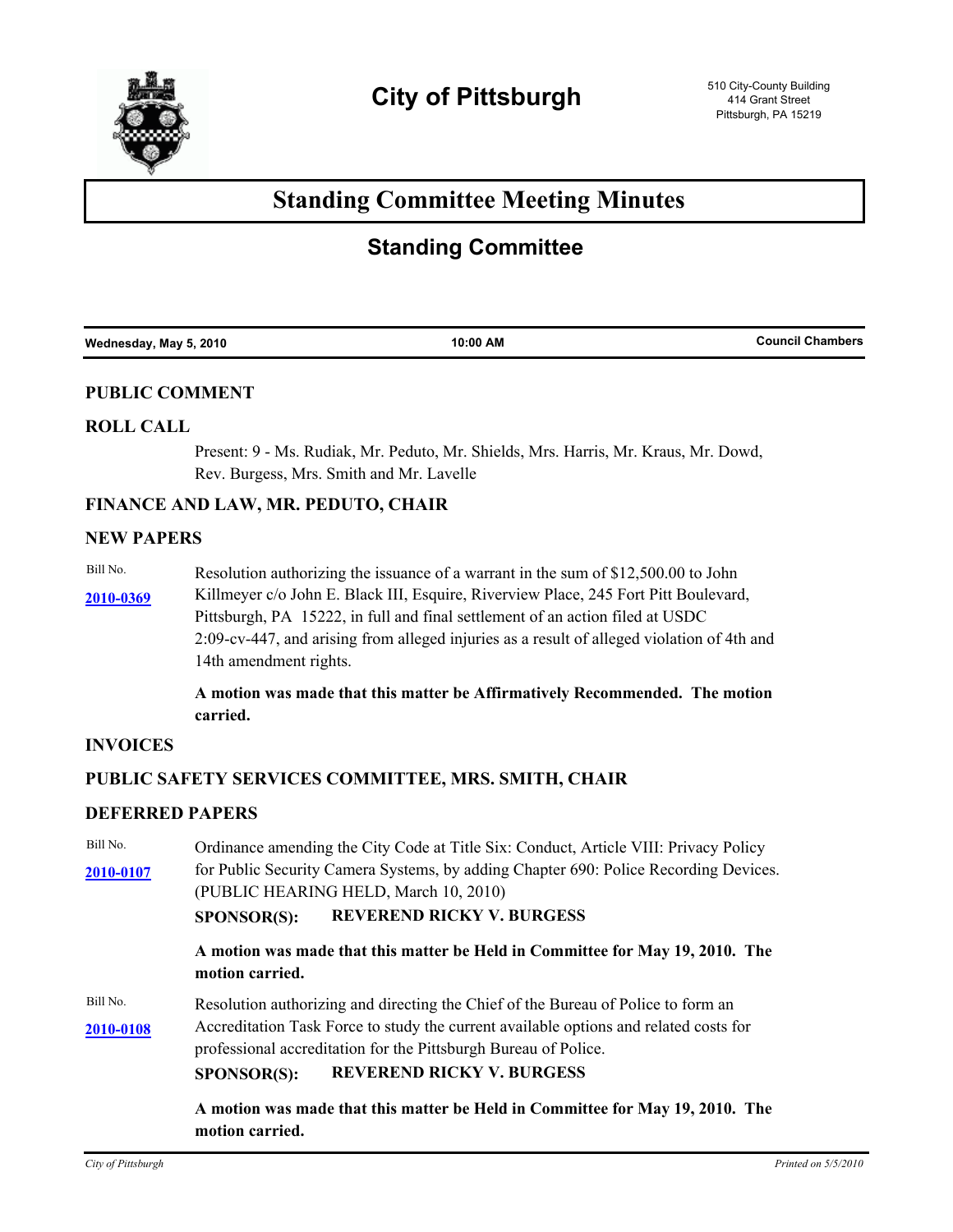| Bill No.<br>2010-0109 | Ordinance amending the Pittsburgh City Code, Title I, Administrative, Article VII:<br>Procedures, Chapter 160, Investigations of Police Conduct, by adding Section 160.02,<br>Applicable Incidents Requiring Paid Administrative Leave. (PUBLIC HEARING<br><b>HELD, March 10, 2010)</b><br><b>REVEREND RICKY V. BURGESS</b><br>SPONSOR(S): |
|-----------------------|--------------------------------------------------------------------------------------------------------------------------------------------------------------------------------------------------------------------------------------------------------------------------------------------------------------------------------------------|
|                       | A motion was made that this matter be Held in Committee for May 19, 2010. The<br>motion carried.                                                                                                                                                                                                                                           |
| Bill No.<br>2010-0234 | Ordinance supplementing the Pittsburgh Code of Ordinances, Title One,<br>Administrative, Article Three, Organization, Chapter 116, Department of Public Safety,<br>by adding language.<br><b>REVEREND RICKY V. BURGESS</b><br><b>SPONSOR(S):</b>                                                                                           |
|                       | A motion was made that this matter be Held in Committee for May 19, 2010. The<br>motion carried.                                                                                                                                                                                                                                           |
| Bill No.<br>2010-0235 | Ordinance supplementing the Pittsburgh Code of Ordinances, Title One,<br>Administrative, Article Seven, Organization, Chapter 160, Investigations of Police<br>Conduct, by adding language.<br><b>REVEREND RICKY V. BURGESS</b><br><b>SPONSOR(S):</b>                                                                                      |
|                       | A motion was made that this matter be Held in Committee for May 19, 2010. The<br>motion carried.                                                                                                                                                                                                                                           |

## **SUPPLEMENTAL - NEW PAPER**

Bill No. Ordinance amending Ordinance No. 8 of 2010, entitled "An Ordinance amending the [2010-0427](http://pittsburgh.legistar.com/gateway.aspx?M=L&ID=12964) City Code at Title Seven: Business Licensing; Article V: Trade Occupations Service Businesses, by adding a new Chapter At 780, Towing Business Licensing Setting Forth Requirements for Towing Business Registration, Tow Truck Driver Registration and General Requirements Related to Non-consensual Towing of vehicles within the City of Pittsburgh," by adding language at Section 2 to make the legislation effective 60 days after enactment.

## **SPONSOR(S): DOUGLAS SHIELDS**

**A motion was made that this matter be Affirmatively Recommended. The motion carried.**

## **PUBLIC WORKS COMMITTEE, MR. KRAUS, CHAIR**

## **DEFERRED PAPERS**

Bill No. Resolution providing for a Contract or Contracts or for the use of existing Contracts, [2010-0310](http://pittsburgh.legistar.com/gateway.aspx?M=L&ID=12842) providing for an Agreement or Agreements or for the use of existing Agreements, and providing for the purchase of materials and supplies in connection with the Traffic Division Printer Plotter; and further providing for the payment of the costs thereof. Cost not to exceed \$35,000.00.

### **A motion was made that this matter be TABLED. The motion carried.**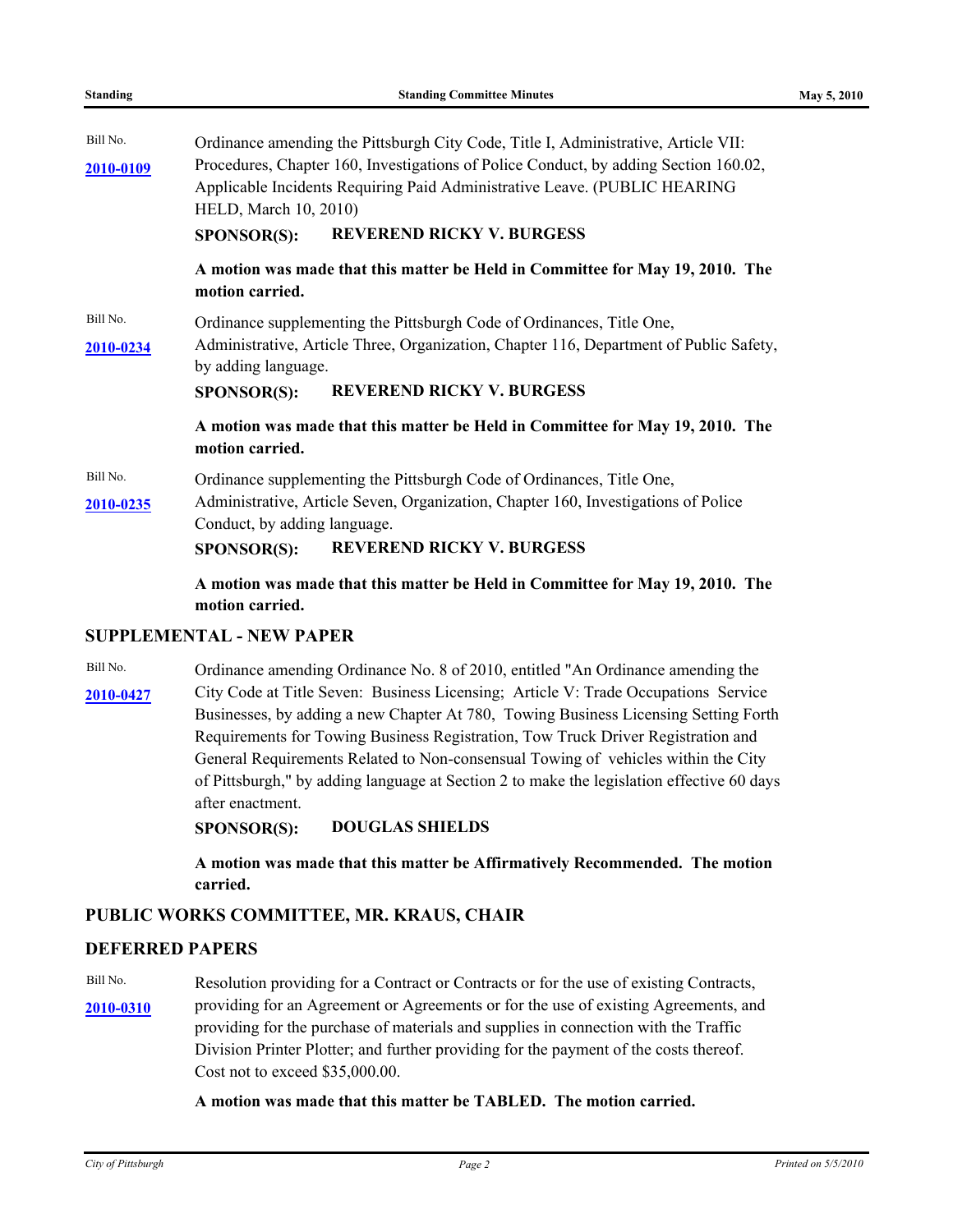| <b>Standing</b> |  |
|-----------------|--|
|-----------------|--|

Bill No. Resolution providing for a Contract or Contracts or for the use of existing Contracts, providing for an Agreement or Agreements or for the use of existing Agreements, and **[2010-0338](http://pittsburgh.legistar.com/gateway.aspx?M=L&ID=12872)** providing for the design, repairs, maintenance, improvements, emergencies and/or the purchase of materials and supplies in connection with the Bridge Repairs program; and further providing for the payment of the cost thereof. Cost not to exceed \$279,483.69.

## **A motion was made that this matter be TABLED. The motion carried.**

Bill No. Resolution providing for a Contract or Contracts, or use of existing Contracts, providing [2010-0339](http://pittsburgh.legistar.com/gateway.aspx?M=L&ID=12873) for an Agreement or Agreements, or use of existing Agreements, and providing for the repairs, maintenance, improvements, emergencies and/or the purchase of materials and supplies in connection with the construction of a new pedestrian bridge to replace the current trail bridge and to improve the intersection of Bates Street and Second Avenue; including Construction Management Services; providing for a Reimbursement Agreement or Agreements with the Commonwealth of Pennsylvania, Department of Transportation; and providing for the payment of the costs thereof. Cost not to exceed \$2,918, 325.00.

### **A motion was made that this matter be TABLED. The motion carried.**

Bill No. Resolution providing for a Contract or Contracts, or use of existing Contracts, providing [2010-0340](http://pittsburgh.legistar.com/gateway.aspx?M=L&ID=12874) for an Agreement or Agreements, or use of existing Agreements, and providing for the repairs, maintenance, improvements, emergencies and/or the purchase of materials and supplies in connection with the McArdle Roadway Viaduct No. 1 Construction; including Construction Management Services; providing for a Reimbursement Agreement or Agreements with the Commonwealth of Pennsylvania, Department of Transportation; and providing for the payment of the costs thereof. Cost not to exceed \$1,706,759.75.

## **A motion was made that this matter be TABLED. The motion carried.**

Bill No. Resolution further amending Resolution No. 781, effective January 1, 1999, entitled "Adopting and approving the 1999 Capital Budget and the 1999 Community **[2010-0341](http://pittsburgh.legistar.com/gateway.aspx?M=L&ID=12875)** Development Block Grant Program; and approving the 1999 through 2004 Capital Improvement Program," by decreasing the "Ft. Duquesne Blvd-Reconstruction" line item by the amount of \$6,022,503.20, from \$13,584,000.00 to \$7,561,496.80, and creating the "McArdle Viaduct #1 Construction" line item, the "Bates Street/Second Avenue" line item and the "Bridge Repairs" line item.

## **A motion was made that this matter be TABLED. The motion carried.**

## **SUPPLEMENTAL - NEW PAPERS**

Bill No. Resolution providing for a Contract or Contracts, or use of existing Contracts, providing [2010-0410](http://pittsburgh.legistar.com/gateway.aspx?M=L&ID=12947) for an Agreement or Agreements, or use of existing Agreements, and providing for the repairs, maintenance, improvements, emergencies and/or the purchase of materials and supplies in connection with the McArdle Roadway Viaduct No. 1 Construction; including Construction Management Services; providing for a Reimbursement Agreement or Agreements with the Commonwealth of Pennsylvania, Department of Transportation; and providing for the payment of the costs thereof. Cost not to exceed \$6,896,238.64.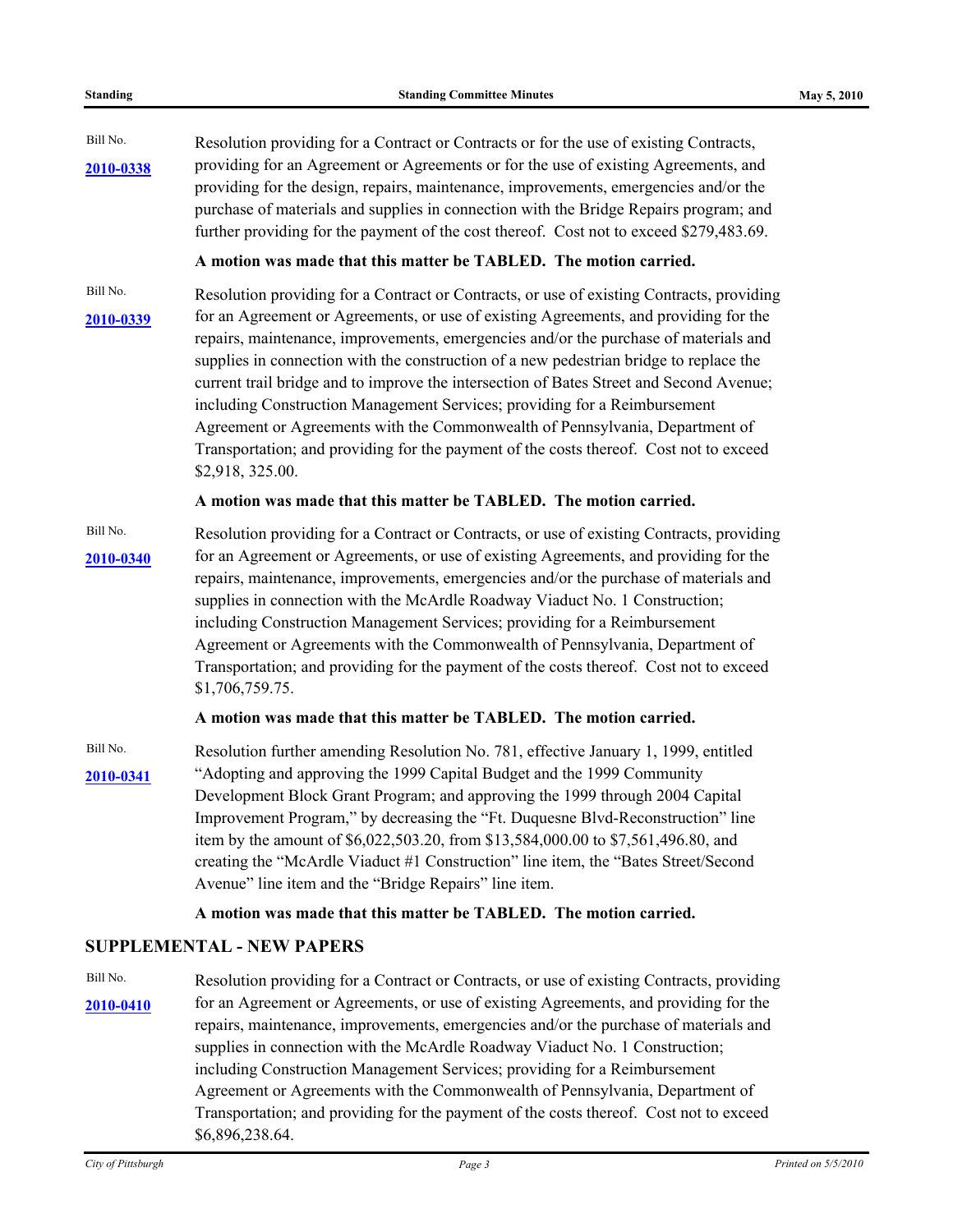## **A motion was made that this matter be Affirmatively Recommended. The motion carried.**

Bill No. Resolution providing for a Contract or Contracts, or use of existing Contracts, providing

[2010-0411](http://pittsburgh.legistar.com/gateway.aspx?M=L&ID=12948) for an Agreement or Agreements, or use of existing Agreements, and providing for the design, repairs, maintenance, improvements, emergencies and/or the purchase of materials and supplies in connection with the construction of a new pedestrian bridge to replace the current trail bridge and to improve the intersection of Bates Street and Second Avenue; including Construction Management Services; providing for a Reimbursement Agreement or Agreements with the Commonwealth of Pennsylvania, Department of Transportation; and providing for the payment of the costs thereof. Cost

not to exceed \$3,430,152.51.

**A motion was made that this matter be Affirmatively Recommended. The motion carried.**

Bill No. Resolution further amending Resolution No.768, effective, January 1, 2010, as amended, entitled "Adopting and approving the 2010 Capital Budget and the 2010 **[2010-0412](http://pittsburgh.legistar.com/gateway.aspx?M=L&ID=12949)** Community Development Block Grant Program; and approving the 2010 through 2014 Capital Improvement Program," by transferring \$250,000.00 from the "Penn Avenue Corridor Phasing Plan" line item (\$50,000.00 CITY/\$200,000 FHWA) and transferring \$70,712.00 from the "Bridge Repairs" line item (\$400,000.00 CITY/\$300,000 CDBG) to the "Bates Street/2nd Avenue Intersection" line item (\$120,712 CITY/\$482.848.00 FHWA).

> **A motion was made that this matter be Affirmatively Recommended. The motion carried.**

Bill No. Resolution further amending Resolution No. 759, effective December 18, 2006, as amended, entitled "Adopting and approving the 2007 Capital Budget and the 2007 **[2010-0414](http://pittsburgh.legistar.com/gateway.aspx?M=L&ID=12951)** Community Development Block Grant Program; and approving the 2007 through 2012 Capital Improvement Program," by eliminating the "East Liberty-Penn Circle" line item in the amount of \$875,000.00 (\$175,000.00 CITY/\$700,000.00 FHWA) and creating the "McArdle Viaduct No. 1 Construction" line item in the amount of \$3,500,000.00 (\$175,000 .00 CITY/\$2,800,000.00 FHWA/\$525,000.00 SH).

> **A motion was made that this matter be Affirmatively Recommended. The motion carried.**

Bill No. Resolution further amending Resolution No. 762, effective December 28, 2005, as amended, entitled "Adopting and approving the 2006 Capital Budget and the 2006 **[2010-0415](http://pittsburgh.legistar.com/gateway.aspx?M=L&ID=12952)** Community Development Block Grant Program; and approving the 2006 through 2011 Capital Improvement Program," by decreasing the "McArdle Roadway" line item in the amount of \$614,958.17 (\$14,958.17 CITY/\$600,000.00 FHWA) and creating the "McArdle Viaduct No. 1 Construction" line item in the amount of \$299,163.40 (\$14,958.17 CITY/\$239,330.72 FHWA/\$44,874.51 SH).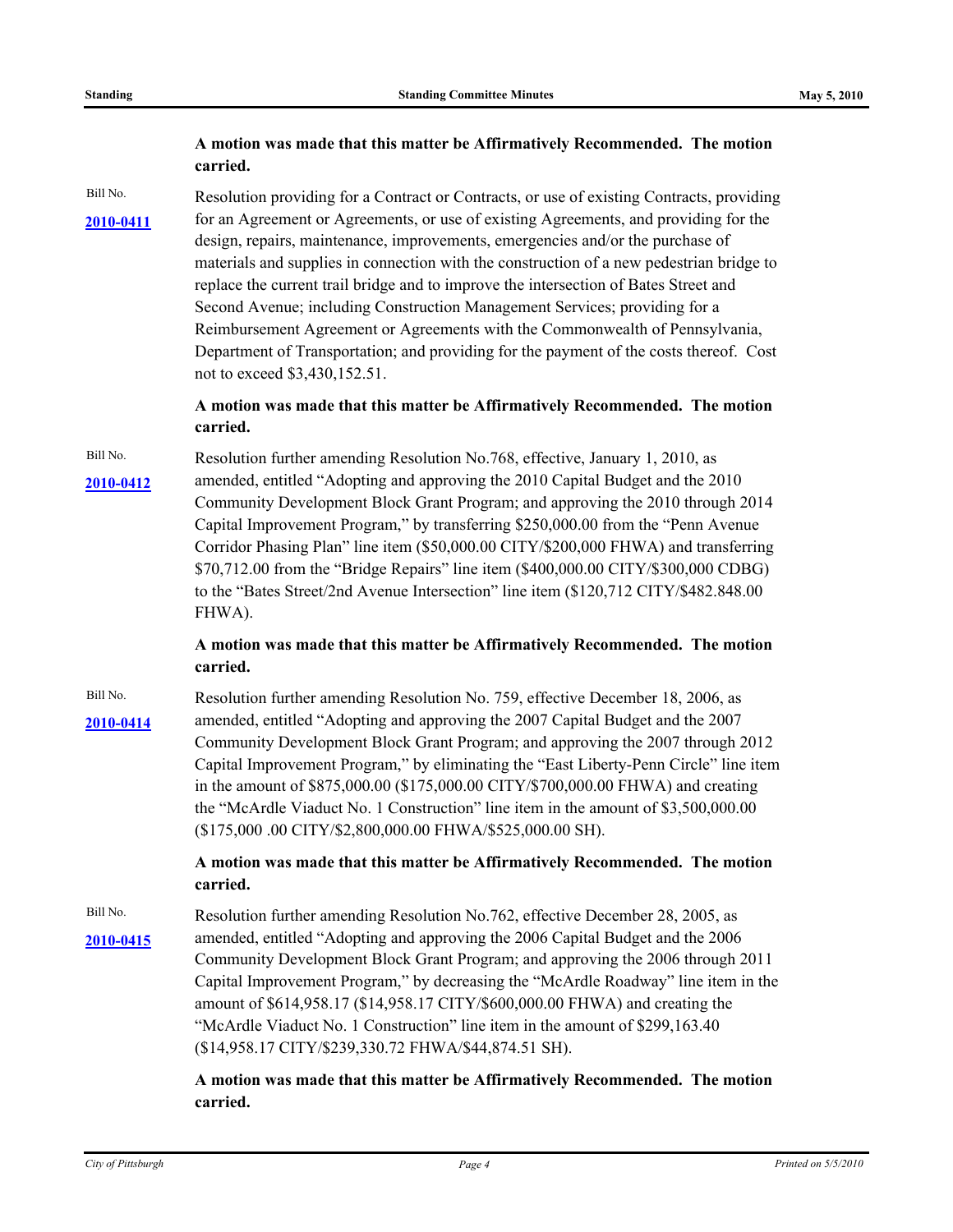| <b>Standing</b>       | <b>Standing Committee Minutes</b>                                                                                                                                                                                                                                                                                                                                                                                                                                                                                                                                                                                                                                                                                                                                                                                                          | May 5, 2010 |
|-----------------------|--------------------------------------------------------------------------------------------------------------------------------------------------------------------------------------------------------------------------------------------------------------------------------------------------------------------------------------------------------------------------------------------------------------------------------------------------------------------------------------------------------------------------------------------------------------------------------------------------------------------------------------------------------------------------------------------------------------------------------------------------------------------------------------------------------------------------------------------|-------------|
| Bill No.<br>2010-0416 | Resolution further amending Resolution No. 891, effective January 1, 2003, as<br>amended, entitled "Adopting and approving the 2003 Capital Budget and the 2003<br>Community Development Block Grant Program; and approving the 2003 through 2008<br>Capital Improvement Program," by decreasing the "McArdle Viaduct No. 2" line item<br>in the amount of \$91,991.65 (\$18,398.33 CITY/\$73,593.31 SH) and creating the<br>"McArdle Viaduct No. 1 Construction" line item in the amount of \$367,966.60<br>(\$18,398.33 CITY/\$294,373.28 FHWA/\$55,194.99 SH).                                                                                                                                                                                                                                                                          |             |
|                       | A motion was made that this matter be Affirmatively Recommended. The motion<br>carried.                                                                                                                                                                                                                                                                                                                                                                                                                                                                                                                                                                                                                                                                                                                                                    |             |
| Bill No.<br>2010-0417 | Resolution further amending Resolution No. 833, effective January 1, 2002, as<br>amended, entitled "Adopting and approving the 2002 Capital Budget and the 2002<br>Community Development Block Grant Program; and approving the 2002 through 2007<br>Capital Improvement Program," by decreasing the "East Liberty-Penn Circle" line item<br>in the amount of $$288,000.00$ (\$57,600.00 CITY/\$230,400.00 FHWA), and by creating<br>the "McArdle Viaduct No. 1 Construction" line item in the amount of \$1,152,000.00<br>(\$57,600.00 CITY/\$921,600.00 FHWA/\$172,800.00).                                                                                                                                                                                                                                                              |             |
|                       | A motion was made that this matter be Affirmatively Recommended. The motion<br>carried.                                                                                                                                                                                                                                                                                                                                                                                                                                                                                                                                                                                                                                                                                                                                                    |             |
| Bill No.<br>2010-0418 | Resolution further amending Resolution No. 881, effective January 1, 2001, entitled<br>"Adopting and approving the 2001 Capital Budget and the 2001 Community<br>Development Block Grant Program; and approving the 2001 through 2006 Capital<br>Improvement Program," by decreasing the "Penn Avenue Reconstruction" line item in<br>the amount of \$276,923.76 (\$55,384.75 CITY/\$221,539.01 FHWA) and decreasing the<br>"East Liberty-Penn Circle" line item in the amount of \$288,000.00 (\$57,600.00)<br>CITY/\$230,400.00 FHWA), and creating the "Bates Stree/2nd Avenue Intersection"<br>line item in the amount of \$276,923.76 (\$55,384.75 CITY/\$221,539.01 FHWA) and<br>creating the McArdle Viaduct No. 1 Construction" line item in the amount of<br>\$1,152,000.00 (\$57,600.00 CITY/\$921,600.00 FHWA/\$172,800.00 SH). |             |
|                       | A motion was made that this matter be Affirmatively Recommended. The motion<br>carried.                                                                                                                                                                                                                                                                                                                                                                                                                                                                                                                                                                                                                                                                                                                                                    |             |
| Bill No.<br>2010-0419 | Resolution further amending Res. 861, effective January 1, 2000, as amended, entitled<br>"Adopting and approving the 2000 Capital Budget and the 2000 Community<br>Development Block Grant Program; and approving the 2000 through 2005 Capital<br>Improvement Program," by decreasing the "Penn Avenue Reconstruction" line item by<br>\$149,668.75 (\$7,568.75 CITY/\$142,100.00 FHWA) and decreasing the "McArdle"<br>Roadway Viaduct No. 2" line item by \$425,108.64 (\$21,255.43 CITY/\$340,086.91<br>FHWA/\$63,766.30 SH) and creating two new line items entitled "Bates Street/2nd<br>Avenue Intersection" in the amount of \$149,668.75 (\$7,568.75 CITY/\$142,100.00<br>FHWA), and "McArdle Viaduct No. 1 Construction" in the amount of \$425,108.64<br>(\$21,255.43 CITY/\$340,086.91 FHWA/\$63,766.30 SH).                   |             |
|                       | A motion was made that this matter be Affirmatively Recommended. The motion<br>carried.                                                                                                                                                                                                                                                                                                                                                                                                                                                                                                                                                                                                                                                                                                                                                    |             |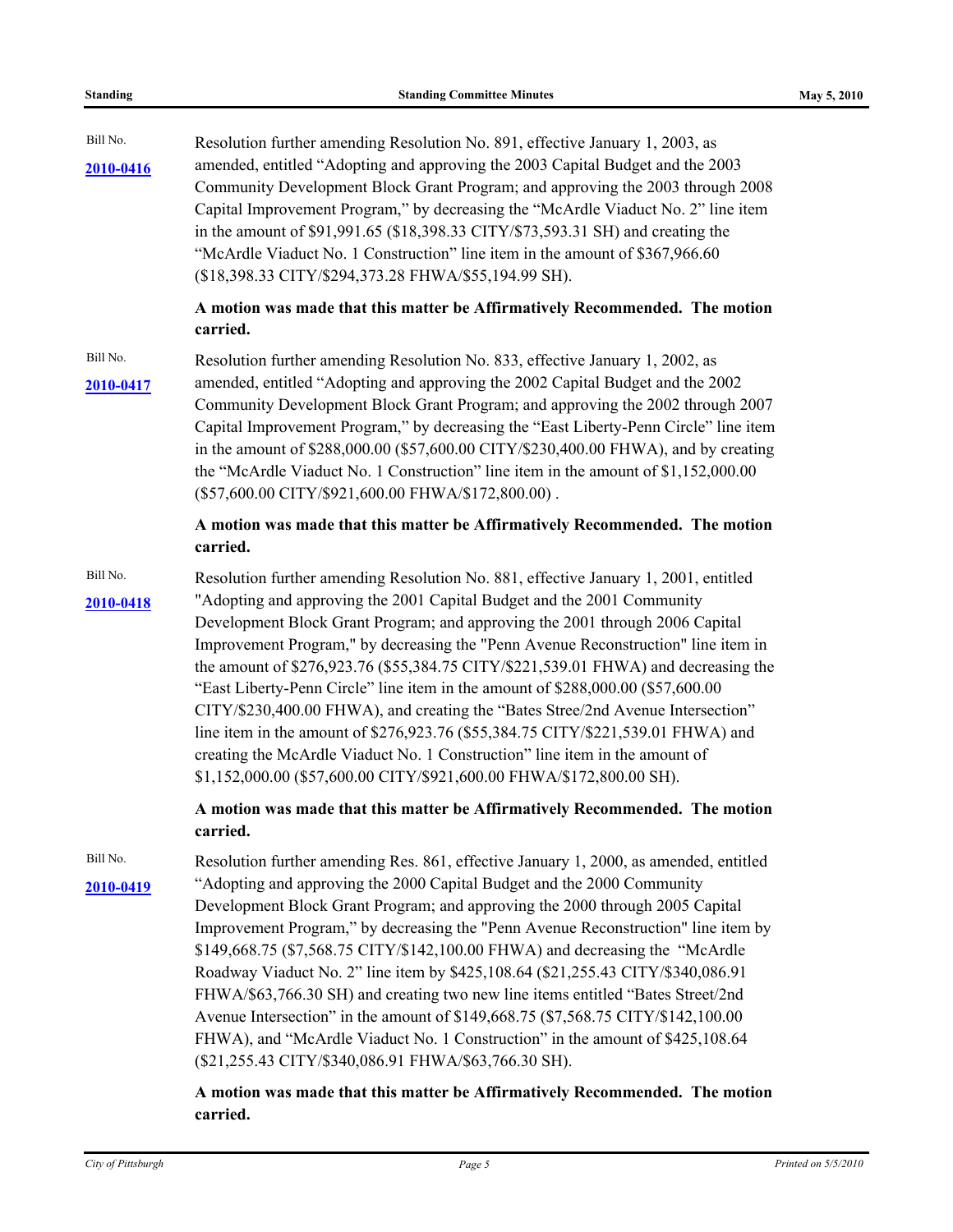## **HUMAN RESOURCES COMMITTEE, REV. BURGESS, CHAIR**

#### **DEFERRED PAPERS**

Bill No. Cordinance amending the Pittsburgh City Code, Title I, Administrative, Article XI: **[2010-0009](http://pittsburgh.legistar.com/gateway.aspx?M=L&ID=12505)** Personnel, by adding Chapter 190, Citywide Policy Against Domestic Violence.

#### **BRUCE A. KRAUS, NATALIA RUDIAK, DARLENE HARRIS, DOUGLAS SHIELDS, THERESA SMITH AND R. DANIEL LAVELLE SPONSOR(S):**

**A motion was made that this matter be Affirmatively Recommended. The motion carried.**

## **LAND USE AND ECONOMIC DEVELOPMENT, MR. SHIELDS, CHAIR**

#### **NEW PAPERS**

Bill No. Resolution further amending Resolution No. 442, effective August 18, 2008 entitled: "Providing for the filing of a Community Development statement by the City of **[2010-0370](http://pittsburgh.legistar.com/gateway.aspx?M=L&ID=12906)** Pittsburgh with the U.S. Department of Housing and Urban Development for a grant in connection with the 1994 Community Development Block Grant Program" so as to transfer funds in City Council from the "Esplen Citizens Council" (-\$3,000); and from the "YMCA East End Outreach Center" (-\$5,000); and transfer these funds to the "Greenfield Organization" (+\$3,000); and to the "Poise Foundation-Hope Fund"  $(+\$5,000)$ .

#### **THERESA SMITH, WILLIAM PEDUTO, R. DANIEL LAVELLE, BRUCE A. KRAUS, DARLENE HARRIS, REVEREND RICKY V. BURGESS AND DOUGLAS SHIELDS SPONSOR(S):**

**A motion was made that this matter be Affirmatively Recommended. The motion carried.**

Bill No. Resolution further amending Resolution No. 441, effective August 18, 2008 entitled: "Providing for the filing of a Community Development statement by the City of **[2010-0371](http://pittsburgh.legistar.com/gateway.aspx?M=L&ID=12907)** Pittsburgh with the U.S. Department of Housing and Urban Development for a grant in connection with the 1994 Community Development Block Grant Program" so as to transfer funds in City Council from the "Esplen Citizens Council" (-\$3,000); and from the "YMCA East End Outreach Center" (-\$5,000); and transfer these funds to the "Greenfield Organization" (+\$3,000); and to the "Poise Foundation-Hope Fund"  $(+\$5,000)$ .

#### **THERESA SMITH, WILLIAM PEDUTO, R. DANIEL LAVELLE, BRUCE A. KRAUS, DARLENE HARRIS, REVEREND RICKY V. BURGESS AND DOUGLAS SHIELDS SPONSOR(S):**

**A motion was made that this matter be Affirmatively Recommended. The motion carried.**

Bill No. Resolution amending Resolution No. 186 effective April 12, 2006, entitled "Providing [2010-0372](http://pittsburgh.legistar.com/gateway.aspx?M=L&ID=12908) for the filing of a Community Development statement by the City of Pittsburgh with the U.S. Department of Housing and Urban Development for a grant in connection with the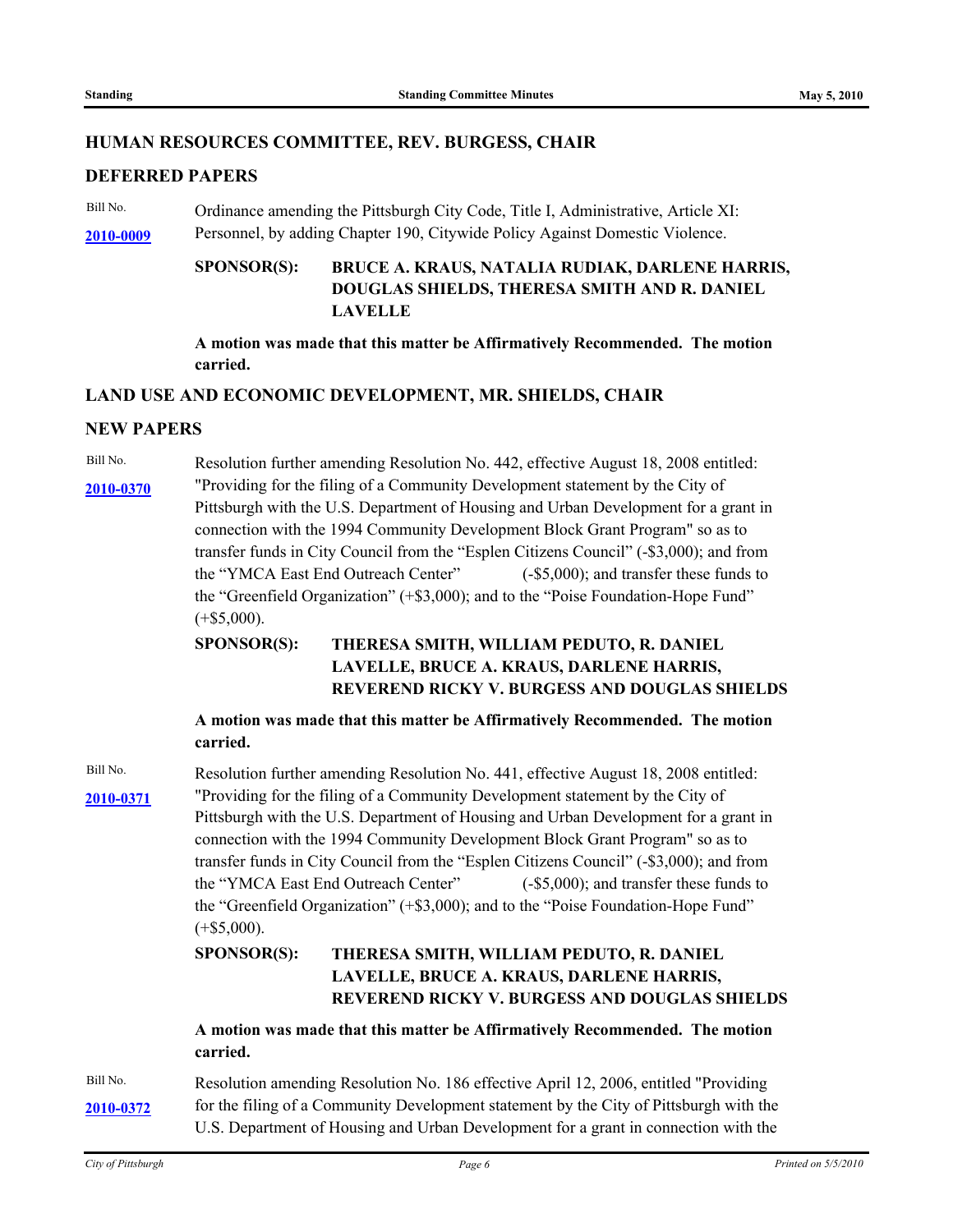1996 Community Development Block Grant Program; so as to reprogram funds in City Council from "Open Doors for the Handicapped" (- \$4,578.67); and from the "Pittsburgh Voyager" (-\$2,000); and transfer these funds to the "Urban League of Greater Pgh." (+\$4,578.67); and to "District #3-DPW" (+\$1,000); and to the "Keystone Development Center" (+\$1,000).

#### **THERESA SMITH, WILLIAM PEDUTO, R. DANIEL LAVELLE, BRUCE A. KRAUS, DARLENE HARRIS, REVEREND RICKY V. BURGESS AND DOUGLAS SHIELDS SPONSOR(S):**

**A motion was made that this matter be Affirmatively Recommended. The motion carried.**

Bill No. Resolution amending Resolution No. 183, effective April 12, 2006, entitled "Providing" [2010-0373](http://pittsburgh.legistar.com/gateway.aspx?M=L&ID=12909) for the filing of a Community Development statement by the City of Pittsburgh with the U.S. Department of Housing and Urban Development for a grant in connection with the 1996 Community Development Block Grant Program"; so as to reprogram funds in City Council from "Open Doors for the Handicapped" (- \$4,578.67); and from the "Pittsburgh Voyager" (-\$2,000); and transfer these funds to the "Urban League of Greater Pgh." (+\$4,578.67); and to "District #3-DPW" (+\$1,000); and to the "Keystone Development Center" (+\$1,000).

#### **THERESA SMITH, WILLIAM PEDUTO, R. DANIEL LAVELLE, BRUCE A. KRAUS, DARLENE HARRIS, REVEREND RICKY V. BURGESS AND DOUGLAS SHIELDS SPONSOR(S):**

**A motion was made that this matter be Affirmatively Recommended. The motion carried.**

Bill No. Resolution amending Resolution No. 294, effective June 8, 2008 entitled: "Providing" [2010-0374](http://pittsburgh.legistar.com/gateway.aspx?M=L&ID=12910) for the filing of a Community Development statement by the City of Pittsburgh with the U.S. Department of Housing and Urban Development for a grant in connection with the 1997 Community Development Block Grant Program; providing for the execution of grant contracts and for the filing of other data providing for required assurances; providing for execution of payment vouchers on letter of credit and for certification of authorized signature; the deposit of the funds in a bank account and providing for the payment of expenses within categories" so as to reprogram funds in the City Council from "Open Doors for the Handicapped" (-\$4,000); and from "Pittsburgh Voyager" (-\$1,000); and from "Urban League-Tutoring Program" (-\$341.34); and transfer these funds to "Fineview Citizens Council" (+\$2,000); and to "Brighton Hts. Meals on Wheels (+\$1,000); and to "Providence Connection" (+\$500); and to "Center for Victims of Violence & Crime" (+\$500), and to "District #3-DPW" (+\$1,000); and to the "Poise Foundation-Hope Fund" (+\$341.34).

#### **THERESA SMITH, WILLIAM PEDUTO, R. DANIEL LAVELLE, BRUCE A. KRAUS, DARLENE HARRIS, REVEREND RICKY V. BURGESS AND DOUGLAS SHIELDS SPONSOR(S):**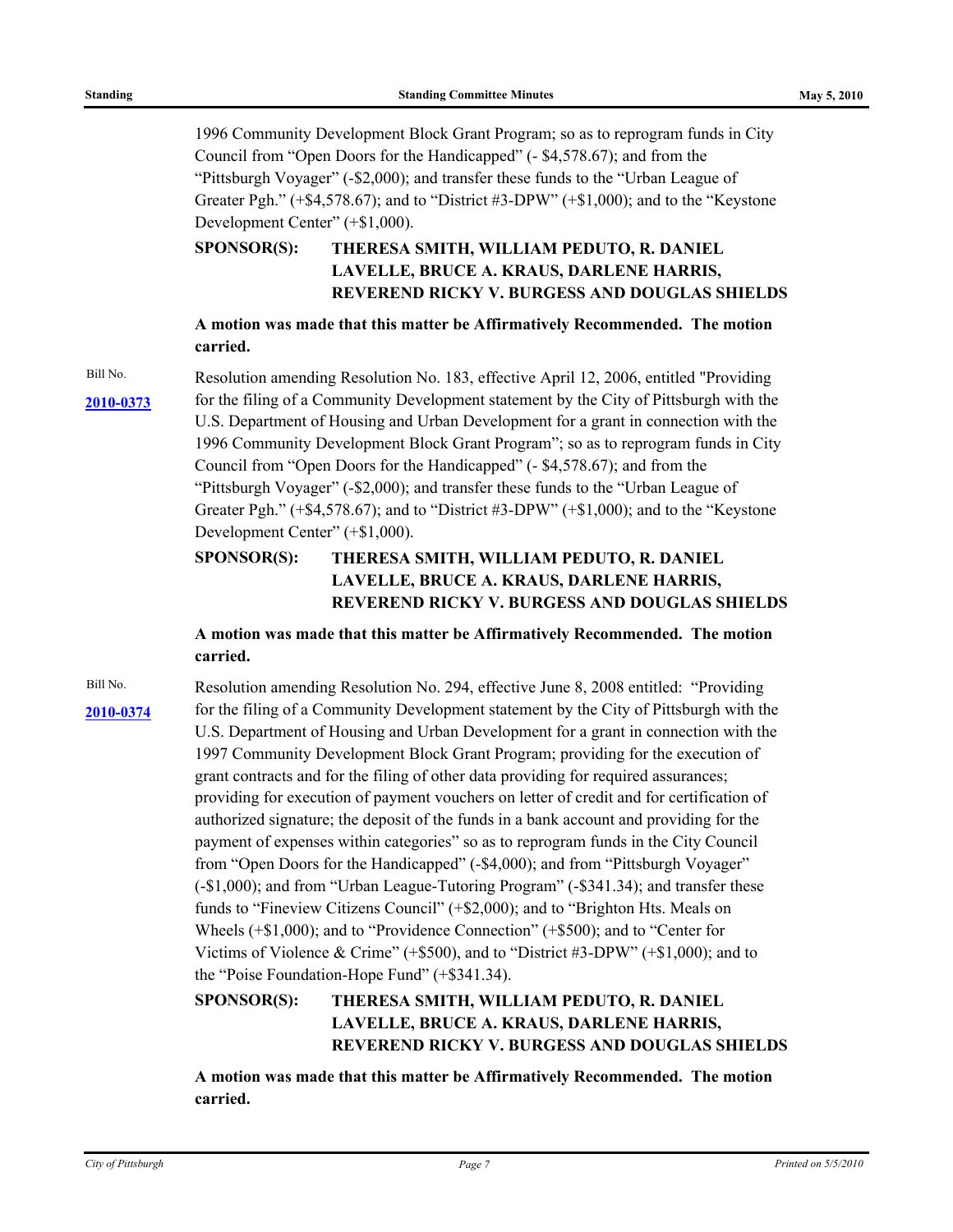Bill No. Resolution amending Resolution No. 287, effective June 12, 2008, entitled: "Providing [2010-0375](http://pittsburgh.legistar.com/gateway.aspx?M=L&ID=12911) for the filing of a Community Development statement by the City of Pittsburgh with the U.S. Department of Housing and Urban Development for a grant in connection with the 1997 Community Development Block Grant Program; providing for the execution of grant contracts and for the filing of other data providing for required assurances; providing for execution of payment vouchers on letter of credit and for certification of authorized signature; the deposit of the funds in a bank account and providing for the payment of expenses within categories," so as to reprogram funds in the City Council from "Open Doors for the Handicapped" (-\$4,000); and from "Pittsburgh Voyager" (-\$1,000); and from "Urban League-Tutoring Program" (-\$341.34); and transfer these funds to "Fineview Citizens Council" (+\$2,000); and to "Brighton Hts. Meals on Wheels (+\$1,000); and to "Providence Connection" (+\$500); and to "Center for Victims of Violence & Crimes" (+\$500) and to "District #3-DPW" (+\$1,000); and to the "Poise Foundation-Hope Fund" (+\$341.34).

#### **THERESA SMITH, WILLIAM PEDUTO, R. DANIEL LAVELLE, BRUCE A. KRAUS, DARLENE HARRIS, REVEREND RICKY V. BURGESS AND DOUGLAS SHIELDS SPONSOR(S):**

**A motion was made that this matter be Affirmatively Recommended. The motion carried.**

Bill No. Resolution amending Resolution No. 50 effective February 20, 2007, entitled, "Providing for the filing of a Community Development statement by the City of **[2010-0376](http://pittsburgh.legistar.com/gateway.aspx?M=L&ID=12912)** Pittsburgh with the U.S. Department of Housing and Urban Development for a grant in connection with the 1998 Community Development Block Grant Program; providing for the execution of grant contracts and for the filing of other data providing for required assurances; providing for execution of payment vouchers on letter of credit and for certification of authorized signature; the deposit of the funds in a bank account and providing for the payment of expenses within categories", so as to transfer funds from "United Jewish Federation Comm. Relations Center" (-\$1,000); and from "Friendship Community Playground" (-\$.26); and transfer these funds to "Bloomfield Garfield Corp." (+\$1,000.26)

> **THERESA SMITH, WILLIAM PEDUTO, R. DANIEL LAVELLE, BRUCE A. KRAUS, DARLENE HARRIS, REVEREND RICKY V. BURGESS AND DOUGLAS SHIELDS SPONSOR(S):**

**A motion was made that this matter be Affirmatively Recommended. The motion carried.**

Bill No. Resolution amending Resolution No. 55 effective February 20, 2007 entitled, "Providing for the filing of a Community Development statement by the City of **[2010-0377](http://pittsburgh.legistar.com/gateway.aspx?M=L&ID=12913)** Pittsburgh with the U.S. Department of Housing and Urban Development for a grant in connection with the 1998 Community Development Block Grant Program; providing for the execution of grant contracts and for the filing of other data providing for required assurances; providing for execution of payment vouchers on letter of credit and for certification of authorized signature; the deposit of the funds in a bank account and providing for the payment of expenses within categories", so as to transfer funds from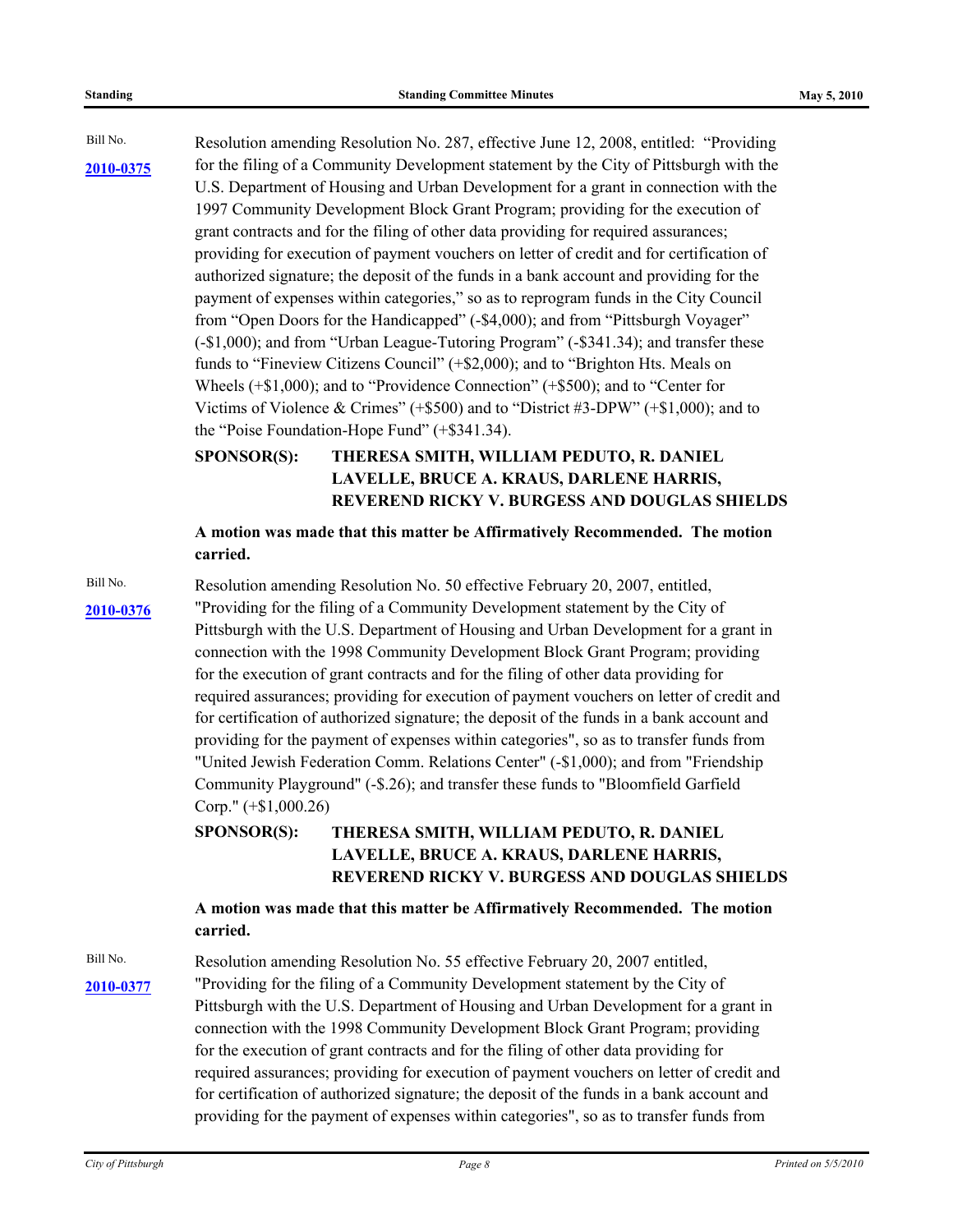"United Jewish Federation Comm. Relations Center" (-\$1,000); and from "Friendship Community Playground" (-\$.26); and transfer these funds to "Bloomfield Garfield Corp." (+\$1,000.26)

#### **THERESA SMITH, WILLIAM PEDUTO, R. DANIEL LAVELLE, BRUCE A. KRAUS, DARLENE HARRIS, REVEREND RICKY V. BURGESS AND DOUGLAS SHIELDS SPONSOR(S):**

## **A motion was made that this matter be Affirmatively Recommended. The motion carried.**

Bill No. Resolution amending Resolution No. 51, effective February 20, 2007, entitled [2010-0378](http://pittsburgh.legistar.com/gateway.aspx?M=L&ID=12914) <sup>"</sup>Providing for the filing of a Community Development statement by the City of Pittsburgh with the U.S. Department of Housing and Urban Development for a grant in connection with the 1999 Community Development Block Grant Program; providing for the execution of grant contracts and for the filing of other data providing for required assurances; providing for execution of payment vouchers on letter of credit and for certification of authorized signature; the deposit of the funds in a bank account and providing for the payment of expenses within categories, "so as to transfer funds from "Phipps Conservatory & Botanical Gardens"

> (-\$115.50); and transfer these funds to the "Jewish Assoc. on Aging/Kosher Home Program" (+\$115.50).

#### **THERESA SMITH, WILLIAM PEDUTO, R. DANIEL LAVELLE, BRUCE A. KRAUS, DARLENE HARRIS, REVEREND RICKY V. BURGESS AND DOUGLAS SHIELDS SPONSOR(S):**

## **A motion was made that this matter be Affirmatively Recommended. The motion carried.**

Bill No. Resolution amending Resolution No. 56, effective February 20, 2007 entitled [2010-0379](http://pittsburgh.legistar.com/gateway.aspx?M=L&ID=12915) <sup>"</sup>Providing for the filing of a Community Development statement by the City of Pittsburgh with the U.S. Department of Housing and Urban Development for a grant in connection with the 1999 Community Development Block Grant Program; providing for the execution of grant contracts and for the filing of other data providing for required assurances; providing for execution of payment vouchers on letter of credit and for certification of authorized signature; the deposit of the funds in a bank account and providing for the payment of expenses within categories, "so as to transfer funds from "Phipps Conservatory & Botanical Gardens" (-\$115.50); and transfer these funds to the "Jewish Assoc. on Aging/Kosher Home Program" (+\$115.50).

#### **THERESA SMITH, WILLIAM PEDUTO, R. DANIEL LAVELLE, BRUCE A. KRAUS, DARLENE HARRIS, REVEREND RICKY V. BURGESS AND DOUGLAS SHIELDS SPONSOR(S):**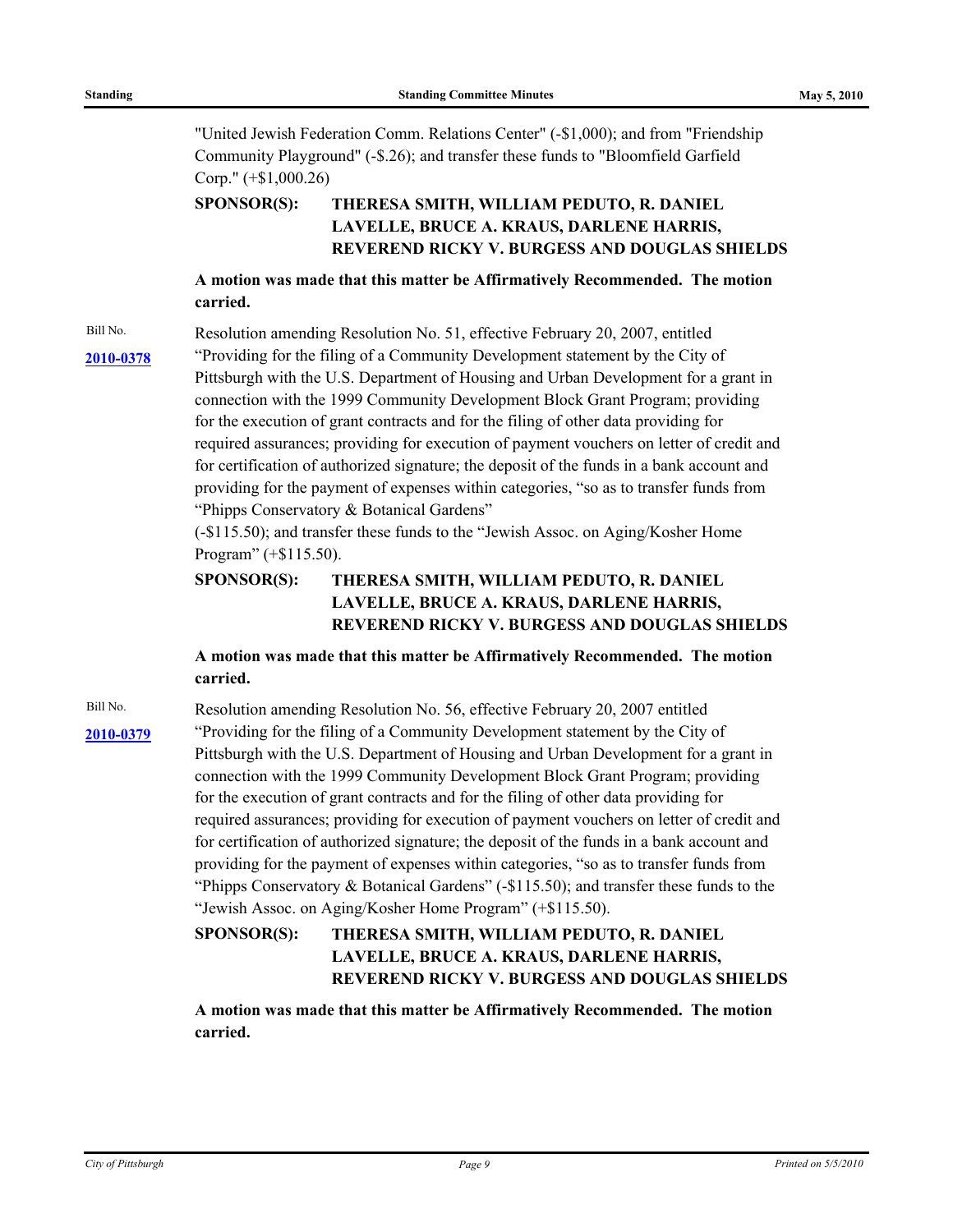Bill No. Resolution amending Resolution No. 486, effective September 9, 2008, as entitled, [2010-0380](http://pittsburgh.legistar.com/gateway.aspx?M=L&ID=12916) <sup>"</sup>Providing for the filing of a Community Development statement by the City of Pittsburgh with the U.S. Department of HUD for a grant in connection with the 2000 Community Development Block Grant Program; providing for the execution of grant contracts and for the filing of other data providing for required assurances; providing for execution of payment vouchers on letter of credit and for certification of authorized signature; the deposit of the funds in a bank account and providing for the payment of expenses within categories", so as to reprogram funds in City Council from "South Side Community Council" (-\$2,759.18); and from "Phipps Conservatory & Botanical Gardens" (-\$1,500) and from "Alpha House" (-\$1,207.87); and from "Univ. of Pittsburgh-Contracting Study" (-\$5,000); and from "Sprinters Educational Athletic Assoc." (-\$520.80) and from "Pgh. History and Landmarks Foundation" (-\$2,500); and from "Carnegie Library-East End Branch" (-\$1,500); to the "District #3-DPW" (+\$ 2,759.18); and to the "Jewish Assoc. On Aging-Charles Morris" (+\$1,500); and to the "District  $#8-DPW" (+\$ 3,707.87)$ ; and to "Manchester Historic Society" (+520.80) and to the "Poise Foundation-Hope Fund" (+\$1,500) and to the "Bloomfield Garfield Corp."  $(+\$5,000)$ .

#### **THERESA SMITH, WILLIAM PEDUTO, R. DANIEL LAVELLE, BRUCE A. KRAUS, DARLENE HARRIS, REVEREND RICKY V. BURGESS AND DOUGLAS SHIELDS SPONSOR(S):**

**A motion was made that this matter be Affirmatively Recommended. The motion carried.**

Bill No. Resolution amending Resolution No. 480, effective September 9, 2008, as entitled, [2010-0381](http://pittsburgh.legistar.com/gateway.aspx?M=L&ID=12917) <sup>"</sup>Providing for the filing of a Community Development statement by the City of Pittsburgh with the U.S. Department of HUD for a grant in connection with the 2000 Community Development Block Grant Program; providing for the execution of grant contracts and for the filing of other data providing for required assurances; providing for execution of payment vouchers on letter of credit and for certification of authorized signature; the deposit of the funds in a bank account and providing for the payment of expenses within categories", so as to reprogram funds in City Council from "South Side Community Council" (-\$2,759.18); and from "Phipps Conservatory & Botanical Gardens" (-\$1,500) and from "Alpha House" (-\$1,207.87); and from "Univ. of Pittsburgh-Contracting Study" (-\$5,000); and from "Pgh. History and Landmarks Foundation" (-\$2,500); and from "Carnegie Library-East End Branch" (-\$1,500); and from Sprinters Educational Athletic Assoc." (- \$520.80); to the "District #3-DPW" (+\$ 2,759.18); and to "Manchester Historic Society" (+ \$520.80) and to the "Jewish Assoc. On Aging-Charles Morris" (+\$1,500); and to the "District #8-DPW" (+\$ 3,707.87); and to the "Poise Foundation-Hope Fund" (+\$1,500) and to the "Bloomfield Garfield Corp."  $(+ $5,000)$ .

#### **THERESA SMITH, WILLIAM PEDUTO, R. DANIEL LAVELLE, BRUCE A. KRAUS, DARLENE HARRIS, REVEREND RICKY V. BURGESS AND DOUGLAS SHIELDS SPONSOR(S):**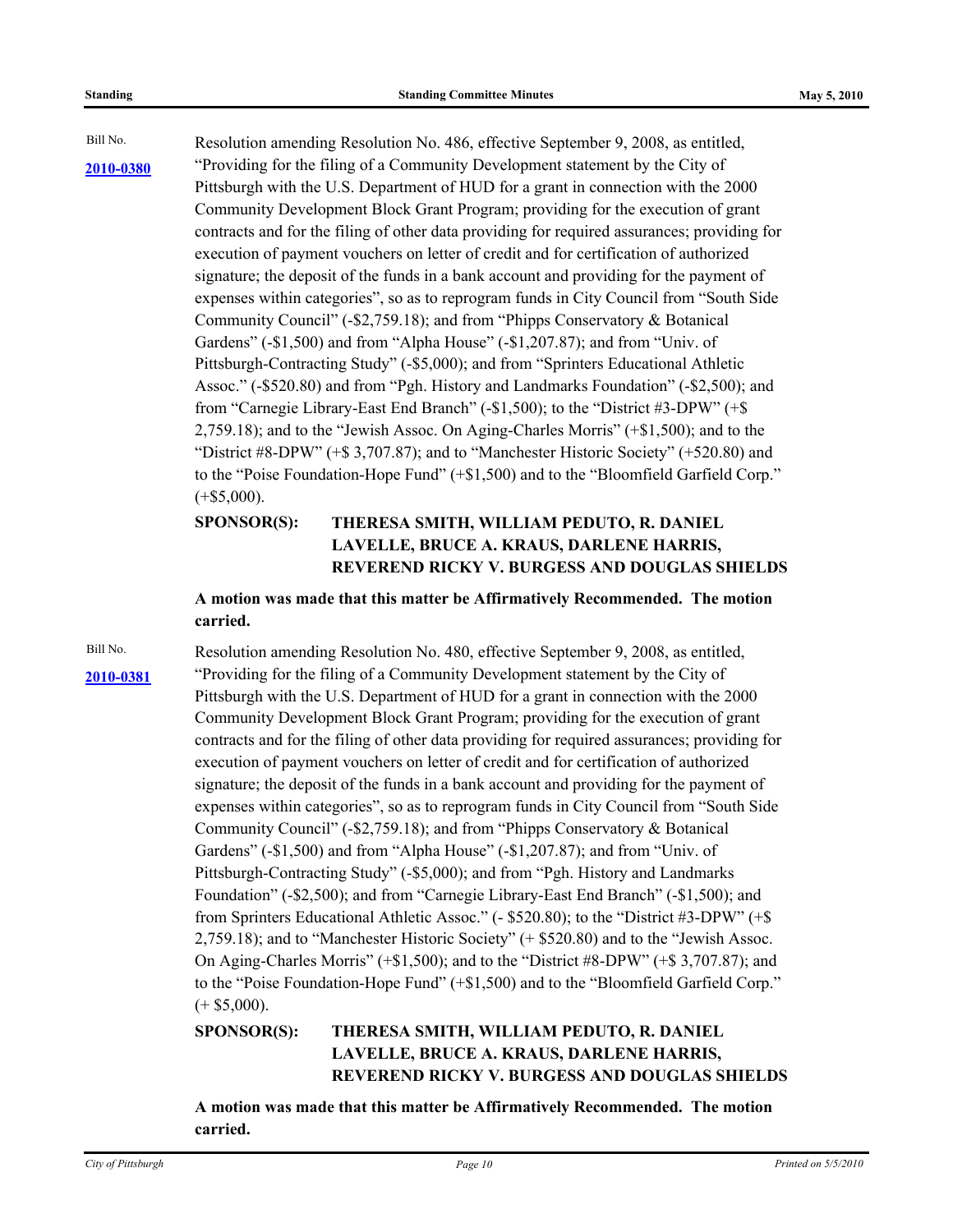Bill No. Resolution amending Resolution No. 353, effective June 16, 2008, entitled, "Providing [2010-0382](http://pittsburgh.legistar.com/gateway.aspx?M=L&ID=12918) for the filing of a Community Development statement by the City of Pittsburgh with the U.S. Department of Housing and Urban Development for a grant in connection with the 2001 Community Development Block Grant Program; providing for the execution of grant contracts and for the filing of other data providing for required assurances; providing for execution of payment vouchers on letter of credit and for certification of authorized signature; the deposit of the funds in a bank account and providing for the payment of expenses within categories", so as to reprogram funds in City Council from "District #1-Special Needs Initiative NXLC" (-\$ 2,470); and from "Greater Northside thletic Assoc." (-\$1,000); and from "Northside Public Safety Council" (-\$500.00); and from "Tri-Valley Athletic Assoc." (-\$52.55); and from " One Small Step" (-\$1,000); and from "African American Entrepreneur Forum" (-\$1,000); and transfer these funds to the "Urban League" (+\$2,421.33); and to the "Pittsburgh Project" (+\$1,000); and to the "Brighton Hts. Meals on Wheels" (+\$500); and to the "Lynn Williams Hi-Rise" (+\$101.22); and to the "District #3-DPW" (+\$1,000); and to the "Keystone Development Center" (+\$1,000).

#### **THERESA SMITH, WILLIAM PEDUTO, R. DANIEL LAVELLE, BRUCE A. KRAUS, DARLENE HARRIS, REVEREND RICKY V. BURGESS AND DOUGLAS SHIELDS SPONSOR(S):**

**A motion was made that this matter be Affirmatively Recommended. The motion carried.**

Bill No. Resolution amending Resolution No. 347, effective June 16, 2008, entitled, "Providing [2010-0383](http://pittsburgh.legistar.com/gateway.aspx?M=L&ID=12919) for the filing of a Community Development statement by the City of Pittsburgh with the U.S. Department of Housing and Urban Development for a grant in connection with the 2001 Community Development Block Grant Program; providing for the execution of grant contracts and for the filing of other data providing for required assurances; providing for execution of payment vouchers on letter of credit and for certification of authorized signature; the deposit of the funds in a bank account and providing for the payment of expenses within categories", so as to reprogram funds in City Council from "District #1-Special Needs Initiative NXLC" (-\$ 2,470); and from "Greater Northside thletic Assoc." (-\$1,000); and from "Northside Public Safety Council" (-\$500.00); and from "Tri-Valley Athletic Assoc." (-\$52.55); and from "One Small Step" (-\$1,000); and from "African American Entrepreneur Forum" (-\$1,000); and transfer these funds to the "Urban League" (+\$2,421.33); and to the "Pittsburgh Project" (+\$1,000); and to the "Brighton Hts. Meals on Wheels" (+\$500); and to the "Lynn Williams Hi-Rise" (+\$101.22); and to the "District #3-DPW" (+\$1,000); and to the "Keystone Development Center" (+\$1,000).

#### **THERESA SMITH, WILLIAM PEDUTO, R. DANIEL LAVELLE, BRUCE A. KRAUS, DARLENE HARRIS, REVEREND RICKY V. BURGESS AND DOUGLAS SHIELDS SPONSOR(S):**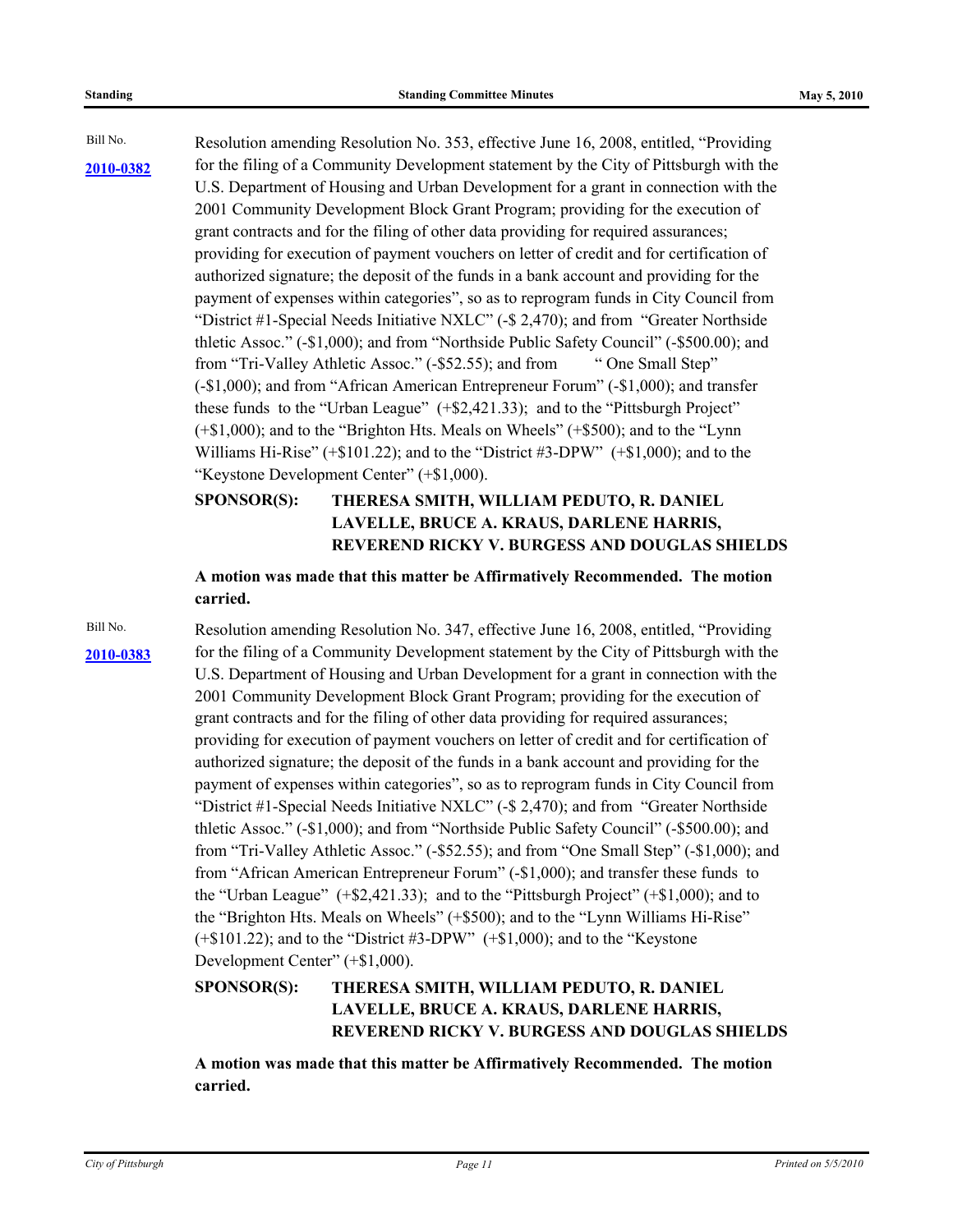Bill No. Resolution amending Resolution No. 468, effective August 27, 2008 entitled: "Resolution providing for the filing of a Community Development statement with the **[2010-0384](http://pittsburgh.legistar.com/gateway.aspx?M=L&ID=12920)** U.S. Department of Housing and Urban Development for a grant in connection with the 2002 CDBG Program; providing for execution of grant contracts, filing of data, execution of payment vouchers and certification of signature; the deposit of funds in a bank account and providing for payment of expenses", so as to reprogram funds in City Council from: "Greater Northside Athletic Association" (-\$4,000); and from "Allentown Business Association" (-\$2,000); and from the "Association for Children & Adults with Learning Disabilities" (-\$2,000); and from the "Center For Creative Play" (-\$3,028.81); and from the "Pittsburgh Center for the Arts" (-\$3,000); and from the "South Highland Business Assoc." (-\$103.89); and transfer these funds to: the "Brightwood Civic Group" (+\$1,000); and to the "Lynn Williams Hi-Rise" (+\$1,000); and to the "District #3-DPW" (+\$2,000); and to the "Keystone Development Center" (+\$2,000); and to "District #8-DPW (+\$6,132.70) and to "Brightwood A. A.  $(+2,000.00)$ .

#### **THERESA SMITH, WILLIAM PEDUTO, R. DANIEL LAVELLE, BRUCE A. KRAUS, DARLENE HARRIS, REVEREND RICKY V. BURGESS AND DOUGLAS SHIELDS SPONSOR(S):**

## **A motion was made that this matter be Affirmatively Recommended. The motion carried.**

Bill No. Resolution amending Resolution No. 503, effective September 28, 2007 entitled: [2010-0385](http://pittsburgh.legistar.com/gateway.aspx?M=L&ID=12921) **The Tensolution providing for the filing of a Community Development statement with the** U.S. Department of Housing and Urban Development for a grant in connection with the 2002 CDBG Program; providing for execution of grant contracts, filing of data, execution of payment vouchers and certification of signature; the deposit of funds in a bank account and providing for payment of expenses", so as to reprogram funds in City Council from: "Greater Northside Athletic Association" (-\$4,000); and from "Allentown Business Association" (-\$2,000); and from the "Association for Children & Adults with Learning Disabilities" (-\$2,000); and from the "Center For Creative Play" (-\$3,028.81); and from the "Pittsburgh Center for the Arts" (-\$3,000); and from the "South Highland Business Assoc." (-\$103.89); and transfer these funds to: the "Brightwood Civic Group" (+\$1,000); and to the "Lynn Williams Hi-Rise" (+\$1,000); and to the "District #3-DPW" (+\$2,000); and to the "Keystone Development Center" (+\$2,000); and to "District #8-DPW (+\$6,132.70) and to the "Brightwood A. A.  $(+2,000.00)$ .

#### **THERESA SMITH, WILLIAM PEDUTO, R. DANIEL LAVELLE, BRUCE A. KRAUS, DARLENE HARRIS, REVEREND RICKY V. BURGESS AND DOUGLAS SHIELDS SPONSOR(S):**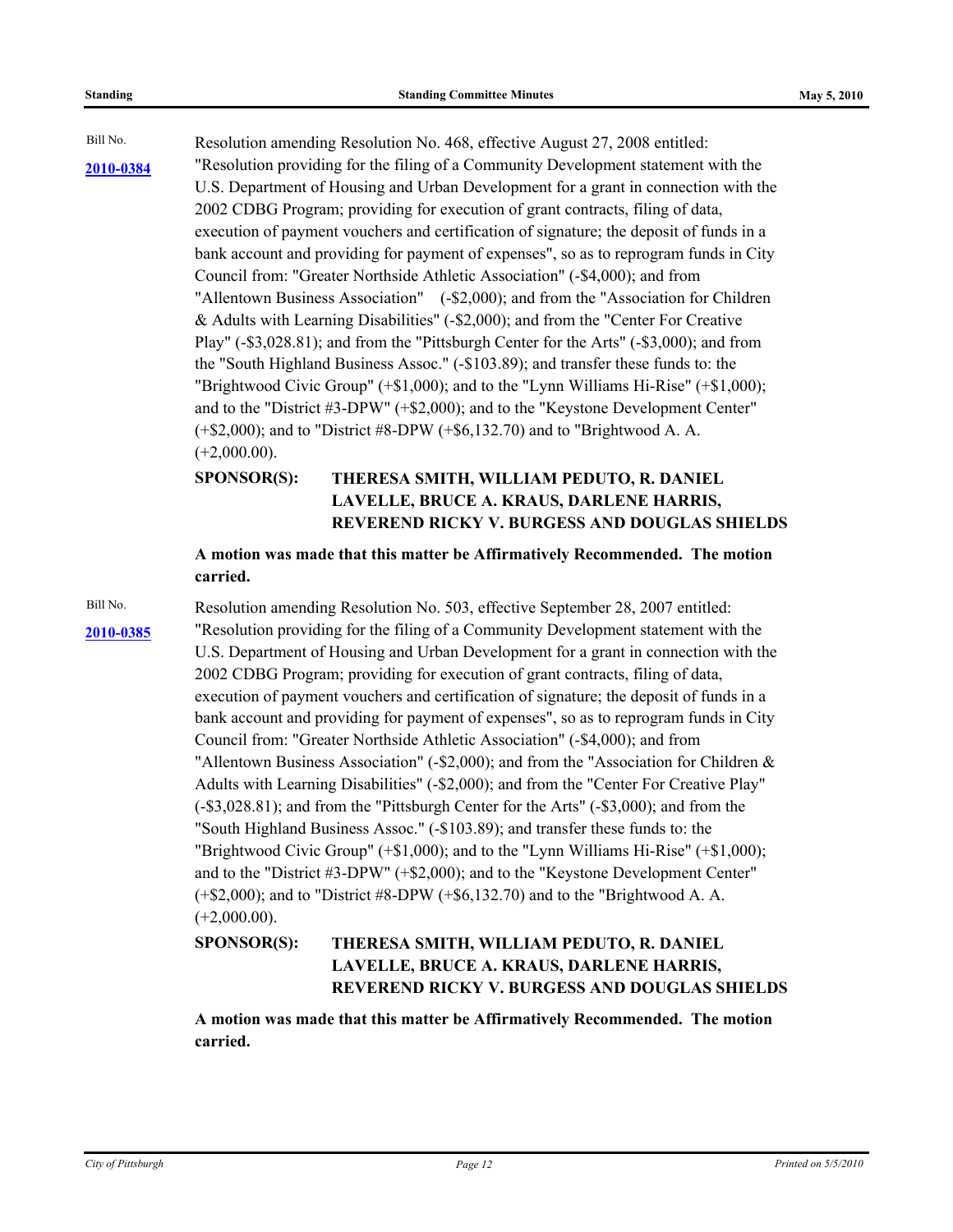Bill No. Resolution amending Resolution No. 557, effective October 20, 2008, entitled: Amending the Capital Budget and providing for the filing of a Community **[2010-0386](http://pittsburgh.legistar.com/gateway.aspx?M=L&ID=12922)** Development statement by the City of Pittsburgh with the U.S. Department of Housing and Urban Development for a grant in connection with the 2003 Community Development Block Grant Program; providing for the execution of grant contracts and for the filing of other data providing for required assurances; providing for execution of payment vouchers on letter of credit and for certification of authorized signature; the deposit of the funds in a bank account and providing for the payment of expenses within categories, so as to reprogram funds from City Council from: "Allegheny City Society/Civil War Fair" (-\$3,000); and from the "Greater Northside Athletic Assoc." (-\$1,000): and from the "Tri-Valley Meals on Wheels" (-\$4,000); and from the "Domestic Abuse Counseling Center" (-\$3,000); and from the "Acorn Housing Corporation" (-\$5,000); and from the " Hazelwood/Glenwood/Glen Hazel Council" (-\$4,721.16); and from the "Community Outreach Partnership" (-\$2,000); and from the "United Cerebral Palsy" (-\$2,500); and transfer these funds to the "East Allegheny Community Council" (+\$3,000); and to "Reading is Fundamental" (+\$1,000); and to the "Brightwood Civic Group" (+\$4,000); and to the "District #3-DPW (+\$6,000); and to the "Keystone Development Center" (+\$1,000); and to the "Jewish Association on Aging/Charles Morris" (+\$3,321.16); and to the "Jewish Association on Aging/Wheelchair Scale" (+1,400); and to "District #8-DPW (+\$4,500); and to the "Crafton Hts. Community Pre-School" (+\$1,000).

#### **THERESA SMITH, WILLIAM PEDUTO, R. DANIEL LAVELLE, BRUCE A. KRAUS, DARLENE HARRIS, REVEREND RICKY V. BURGESS AND DOUGLAS SHIELDS SPONSOR(S):**

**A motion was made that this matter be Affirmatively Recommended. The motion carried.**

Bill No. Resolution amending Resolution No. 559, effective October 20, 2008, entitled: Amending the Capital Budget and providing for the filing of a Community **[2010-0387](http://pittsburgh.legistar.com/gateway.aspx?M=L&ID=12923)** Development statement by the City of Pittsburgh with the U.S. Department of Housing and Urban Development for a grant in connection with the 2003 Community Development Block Grant Program; providing for the execution of grant contracts and for the filing of other data providing for required assurances; providing for execution of payment vouchers on letter of credit and for certification of authorized signature; the deposit of the funds in a bank account and providing for the payment of expenses within categories, so as to reprogram funds from City Council from: "Allegheny City Society/Civil War Fair" (-\$3,000); and from the "Greater Northside Athletic Assoc." (-\$1,000): and from the "Tri-Valley Meals on Wheels" (-\$4,000); and from the "Domestic Abuse Counseling Center" (-\$3,000); and from the "Acorn Housing Corporation" (-\$5,000); and from the " Hazelwood/Glenwood/Glen Hazel Council" (-\$4,721.16); and from the "Community Outreach Partnership" (-\$2,000); and from the "United Cerebral Palsy" (-\$2,500); and transfer these funds to the "East Allegheny Community Council" (+\$3,000); and to "Reading is Fundamental" (+\$1,000); and to the "Brightwood Civic Group" (+\$4,000); and to the "District #3-DPW (+\$6,000); and to the "Keystone Development Center" (+\$1,000); and to the "Jewish Association on